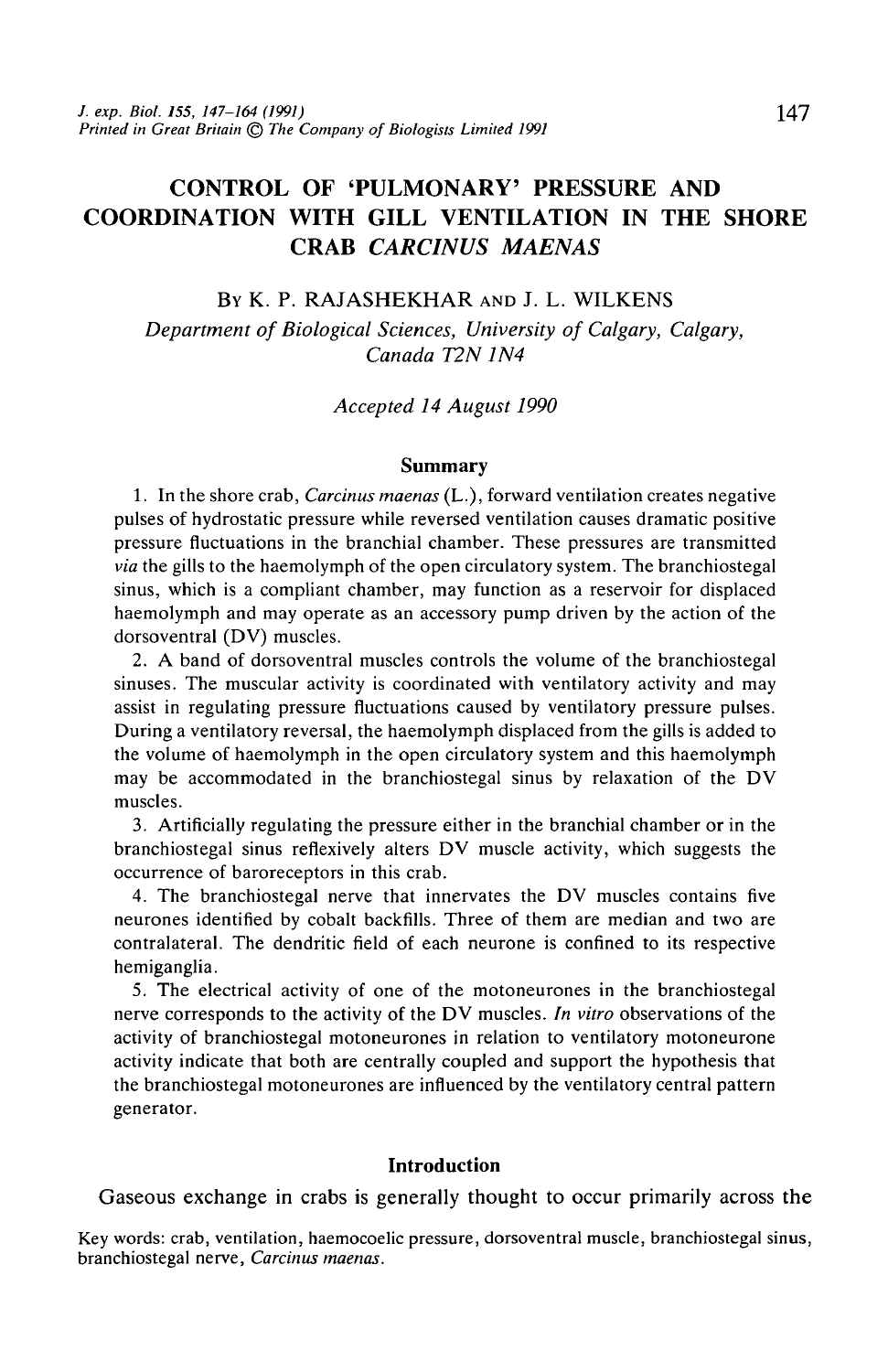gills; however, an alternative 'pulmonary' circulation and gas exchange mechanism has been described for amphibious and terrestrial crabs. This pulmonary circulation operates in parallel with the gills and consists of the movement of deoxygenated haemolymph through vascular beds in the branchiostegal walls (see Greenaway and Farrelly, 1990; Maitland, 1990). Gas exchange occurs across the cuticle-covered epithelial linings of the branchial chamber to the subepithelial branchiostegal sinuses. The course of haemolymph in the branchiostegal sinuses of amphibious crabs is not well understood. In terrestrial crabs, the lungs receive haemolymph from the dorsal sinuses and hepatic sinuses; the haemolymph passes through the branchiostegal sinuses and returns to the pericardial sinus *via* pulmonary veins (Greenaway and Farrelly, 1984, 1990). Such networks and courses of flow are observed in the crab *Cancer magister* and, in addition, anterior arteries provide input to the branchiostegal sinuses (B. R. McMahon, personal communication). This pulmonary gas exchange mechanism appears to become increasingly important in the transition from aquatic to terrestrial habitats (Diaz and Rodriguez, 1977). The cuticle facing the branchial chamber and its underlying epithelium is the branchiostegal membrane. In the crab *Cancer pagurus* the branchiostegal membrane is separated from the dorsal carapace anteriorly and is suspended from the dorsal carapace by a band of dorsoventral (DV) muscles (Pearson, 1908). In addition to gas exchange, the branchiostegal sinus may be involved in haemocoelic pressure regulation (Taylor, 1990).

How is this pulmonary circulation related to gill circulation? Crabs pump water through the branchial chambers by the rhythmic beating of scaphognathites. During forward ventilation the branchial chambers are maintained at a negative pressure, but during reversed pumping hydrostatic pressure in the gill chamber becomes positive. The variation in branchial chamber pressure in crabs may range from  $-0.392$  to 0.588 kPa ( $-4$  to  $+6$  cmH<sub>2</sub>O) during forward and reverse modes, respectively (Hughes *et al.* 1969; Wilkens and McMahon, 1972).

During forward ventilation the positive transmural pressure, from gill vasculature to branchial water, will facilitate haemolymph flow through the gills. During reversed ventilation the reduced transmural pressure will compress the delicate gills, causing a reduced rate of gill perfusion (L. E. Burnett, cited in Taylor, 1982) and an increase in haemocoelic pressure (Blatchford, 1971). Burggren *et al.* (1985) demonstrated that variations in branchial chamber pressure during a reversal cause an elevation of intracardiac haemolymph pressure. Any reduction in the cross-sectional area of the gill vascular channels will have a profound effect on haemolymph flow since velocity in a pipe varies in proportion to the fourth power of the radius (Poiseuille's equation). At this point an integration of gill and pulmonary circulations can be visualized. During forward ventilation the increased transmural pressure across the gills would favour circulation through the gills, but during reversed ventilation a reduction in transmural pressure might shunt haemolymph flow to the branchiostegal sinuses (Taylor, 1990). Furthermore, during reversal, branchial pressure swings, and haemolymph driven from the gills might be accommodated in the compliant space provided by the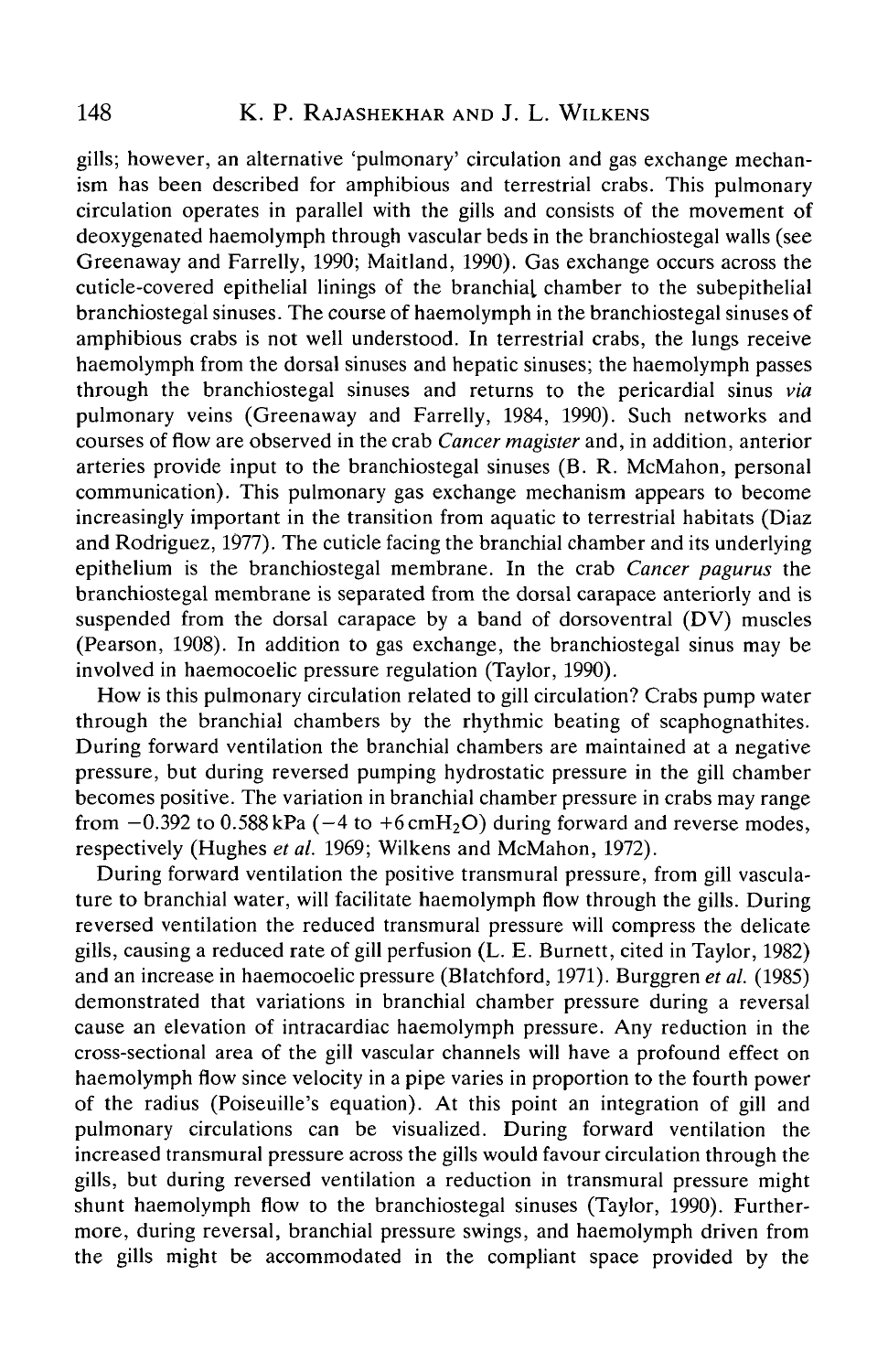branchiostegal sinuses, since the rest of the body is restricted by a hard exoskeleton.

In the present study we used the shore crab *Carcinus maenas* (L.) to analyze the effects of changes in branchial chamber pressure on branchiostegal sinus pressure, the activity of DV muscles that traverse this sinus and their neural control, in an effort to elucidate how haemocoelic pressure is regulated and coordinated with ventilation. A brief report of this study has appeared elsewhere (Rajashekhar and Wilkens, 1989).

#### **Materials and methods**

*Carcinus maenas* were obtained from commercial suppliers and maintained in filtered, recirculated artificial sea water at 12°C. They were fed on a diet of chopped fish.

#### *Ventilatory and cardiac activity*

Ventilation rate and mode (forward or reversed) was recorded by means of pressure transducers connected through polyethylene tubing to the gill chambers, as described by Wilkens and McMahon (1972). The haemocoelic pressure in the branchiostegal sinus was measured by the same technique with the polyethylene cannula connected through a hole drilled in the dorsal carapace. Heart rate was measured by impedance conversion (Biocom, Inc.) with two insulated copper wires (0.1mm diameter) with bared tips implanted on either side of the heart. When the mode of ventilation was not relevant, the scaphognathite activity was also recorded by using impedance conversion with the electrodes placed on either side of the scaphognathites.

#### *Neuroanatomy*

The course of the branchiostegal nerve, which innervates the dorsoventral muscles, was observed and traced using 0.1% Methylene Blue solution in sea water. The central projections of the motoneurones and their dendritic arborizations were revealed by backfilling with 5 % cobalt chloride in saline (Pitman *et al.* 1972) through the cut end of the branchiostegal nerve. The nerve was cut before it branches. Cobalt-filled ganglia were intensified with reduced silver (Bacon and Altman, 1977) following fixation in formaldehyde/acetic acid/alcohol. The ganglia were cleared in methyl benzoate and wholemounts were observed. The motoneurones and their dendritic profiles were traced using a Wild *camera lucida.*

# *Electrophysiology*

The activity of the DV muscles in intact crabs was observed by recording their electromyograms (EMGs) using thin insulated wire (diameter 0.1mm) placed through holes drilled in the carapace and secured with cyanoacrylate glue and squares of dental dam. Signals were amplified using Grass P-15B a.c. amplifiers.

For recording the electrical activity of the ventilatory and branchiostegal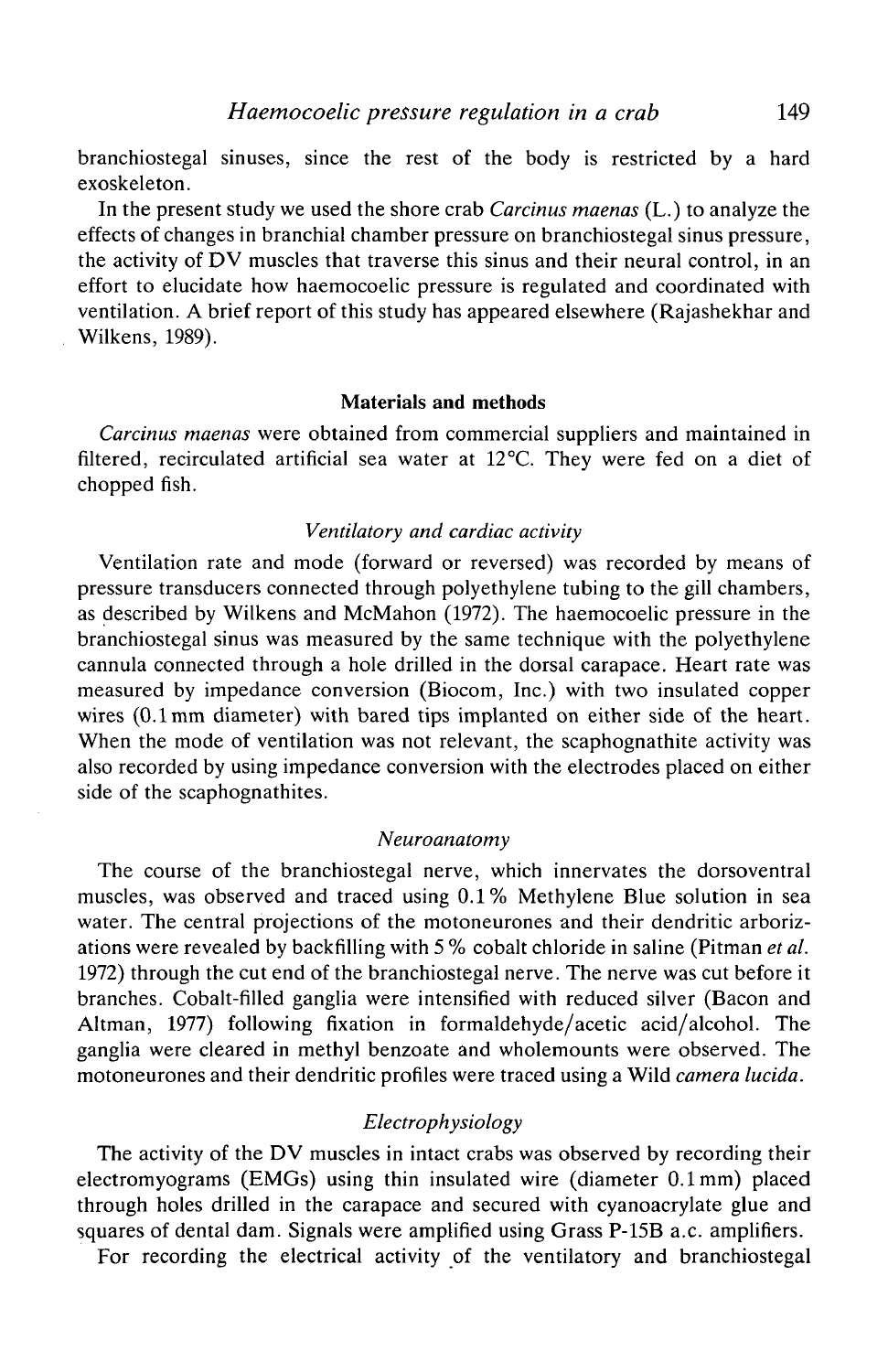# 150 K. P. RAJASHEKHAR AND J. L. WILKENS

motoneurones, a surgically reduced preparation was used (Simmers and Bush, 1983a). The dorsal carapace, heart, hepatopancreas and digestive tract were removed, leaving in place the thoracic ganglion with the ventilatory and branchiostegal nerves. Ganglia were perfused at 2–3 ml min $^{-1}$  with oxygenated saline (Wilkens *et al.* 1989) *via* the sternal artery. All recordings were carried out at room temperature  $(20^{\circ}C)$ . The branchiostegal nerve was separated from a branch of the cardiac nerve which is loosely attached to it. Scaphognathite and branchiostegal nerves were drawn into suction electrodes. The signals were amplified using Grass P-15B amplifiers, displayed on an oscilloscope and stored on magnetic tape. The recordings were traced using a Gould RS 3200 chart recorder.

#### Results

#### *Branchiostegal sinus*

The branchiostegal sinus is the vascularized space between the cuticularized epithelial lining of the branchial chamber and the dorsal carapace. In *C. maenas* this sinus consists of two distinct regions. Over the medial and posterior portions of the branchial chambers the epithelium is closely attached to the carapace by numerous short strands of striated muscle. However, over the anterior one-third of the branchial chambers the branchiostegal membrane diverges from the carapace, creating a wedge-shaped space which is mostly filled by extensions of the hepatopancreas and in females by extensions of the gonads (Fig. 1). At its anterior-most margin each sinus in a 100 g crab is about lcm deep.



Fig. 1. Lateral sectional view of the crab showing the anterior one-third of the branchiostegal sinus  $(*)$ . The stippling indicates the ventral surface of the carapace. This space also contains a portion of the hepatopancreas and gonads. Dorsoventral (DV) muscles extend from the dorsal carapace to the branchiostegal membrane. The plane of section is indicated in the inset.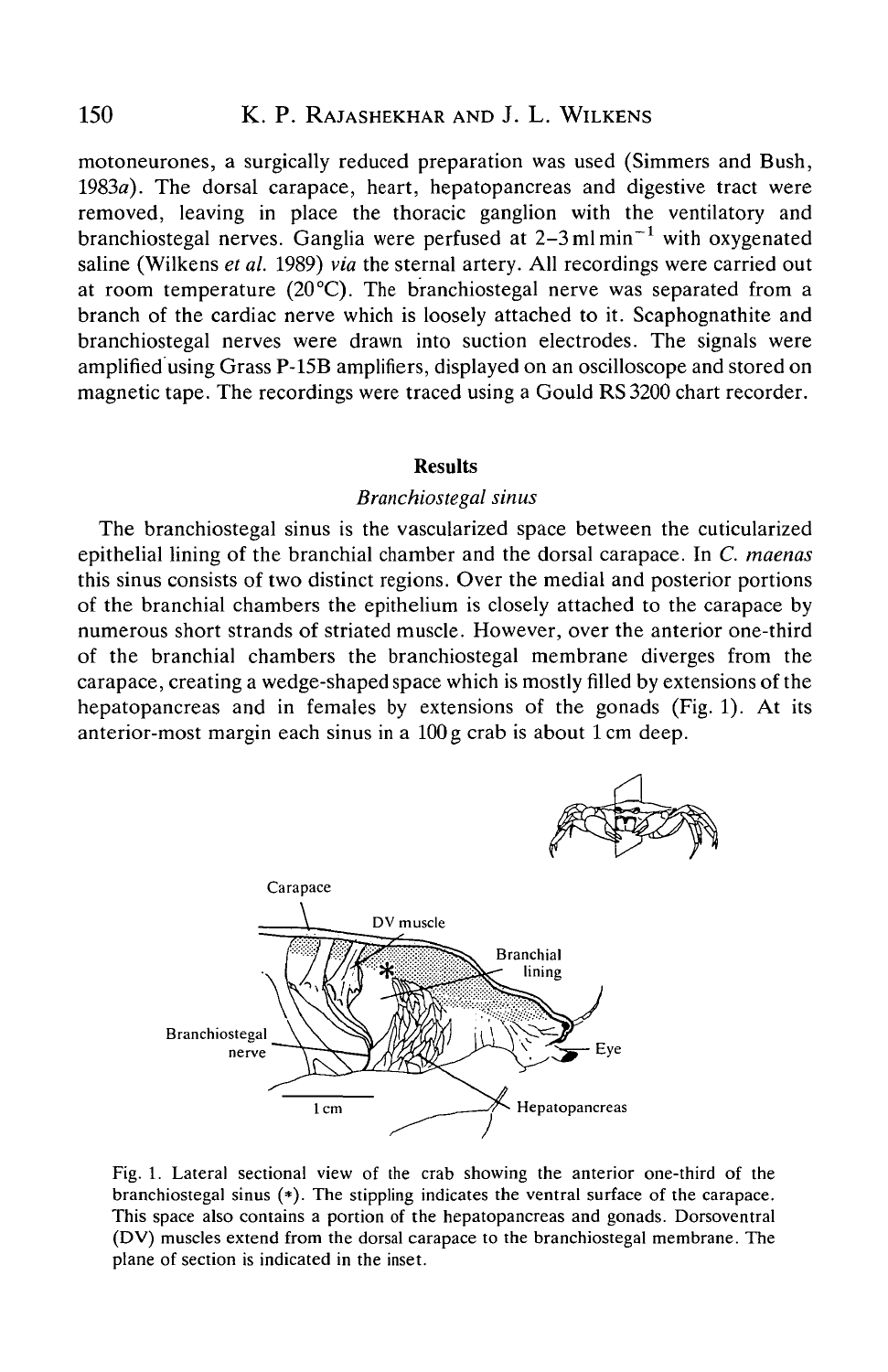At a point about midway in the anterior-posterior plane of the anterior sinus an arc-shaped band of dorsoventral (DV) muscles attaches the branchiostegal membrane to the dorsal carapace. Their points of attachment to the carapace can be visualized from the outside as an arc of slightly depressed yellow spots.

The branchiostegal nerves originate from the thoracic ganglion posterior and dorsal to the ventilatory nerves. Each runs anteriorly parallel to the ventilatory nerves, then turns dorsolaterally and curves backwards to innervate the dorsal lining of the branchial chamber. Each one divides into five branches, one of which innervates the DV muscles. The innervation of the DV muscles was confirmed by recording electromyograms while electrically stimulating the branchiostegal nerve.

#### *Neuroanatomy*

Cobalt backfilling of the branchiostegal nerve revealed five efferent neurones. Three cell bodies are placed midventrally while the other two are located in the contralateral half of the ganglion (Fig. 2). All five efferent neurones are monopolar and resemble arthropod central neurones in their geometry. Their dendritic fields are co-localized with the ventilatory motoneurones and the ventilatory central pattern generator (CPG) interneurones (Simmers and Bush, 1983a; DiCaprio, 1989). One of the median neurones is large, with a cell body measuring  $50 \mu m$  in diameter and a dendritic field confined to the ipsilateral side (Fig. 2B). The other two ipsilateral median neurones are smaller, with  $10 \mu m$ diameter somata, and have very restricted arborizations before their axons exit through the branchiostegal nerve (Fig. 2C). The two contralateral neurones are placed near the origin of the contralateral branchiostegal nerve and have their dendritic branches spanning the contralateral ventilatory neuropile region (Fig. 2D).

#### *Dorsoventral muscle activity* in situ

Electromyographic recordings of the DV muscles revealed that their activity was correlated with gill ventilation. Their activity was loosely burst-like and was phase-coupled with the depressor half of the ventilatory cycle (Fig. 3A). Simultaneous recordings of the EMG activity from two different sites on the DV muscle band showed identical EMG recording, which suggests that the DV muscles receive a common innervation (Fig. 3B). The overall spike frequency varied according to ventilatory rate (Figs 4, 11C) and during ventilatory pauses the DV muscle activity was depressed and tonic (Fig. 5). During a ventilatory reversal the activity was inhibited; this was followed by a post-inhibitory burst with the onset of forward ventilation (Fig. 6).

### *Hydrostatic pressure and dorsoventral muscle activity*

The coordination of DV muscle activity with ventilation could arise from a reflex caused by changes in branchial pressure or as a consequence of central hard wiring, i.e. intraganglionic neural connectivity (described below). The first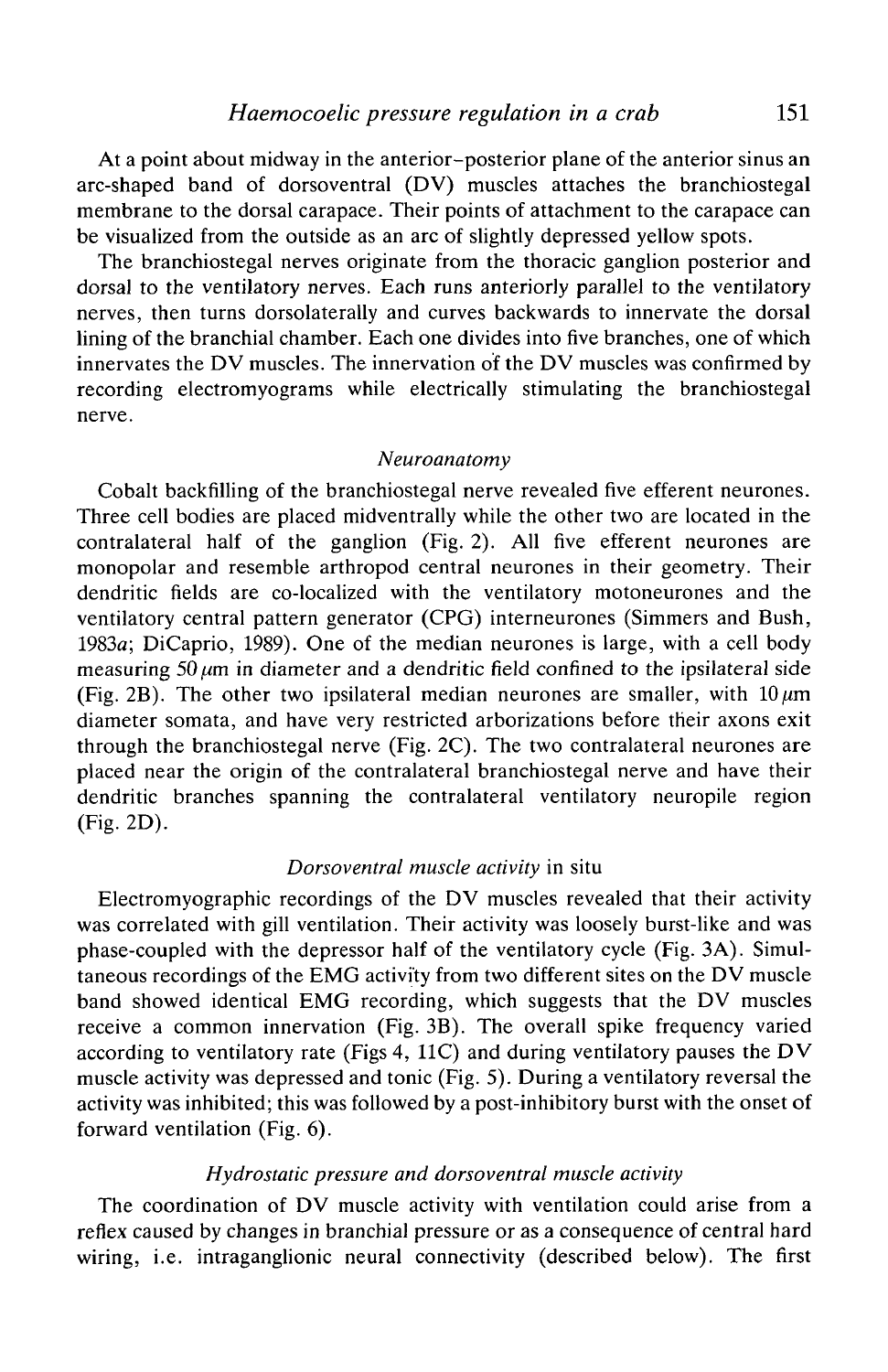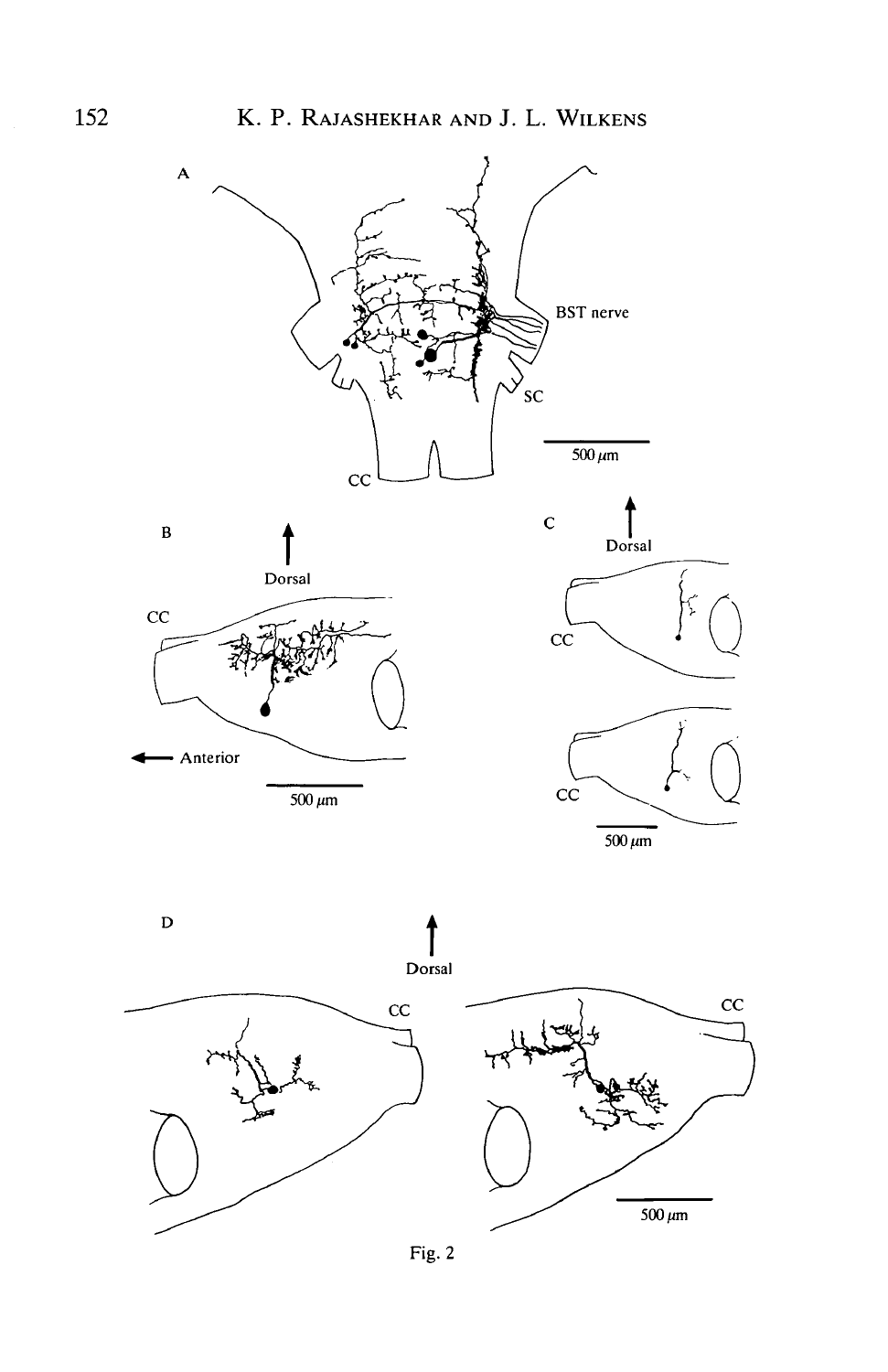Fig. 2. (A) Dorsal view of the thoracic ganglion showing cobalt-filled neurones of the branchiostegal nerve (BST nerve). The somata and dendritic arborizations of three of the neurones are ipsilateral, while two are contralateral. (B) Lateral view of the large ipsilateral branchiostegal efferent neurone and its dendritic tree. The neurone has extensive dendritic branches confined to the ipsilateral hemiganglion. (C) Lateral view of the two smaller ipsilateral neurones and their dendritic arborizations. The two neurones are monopolar with their cell bodies placed mid-ventrally and their dendritic field is very restricted. Their axons ascend into the branchiostegal nerve. (D) Lateral view of the two contralateral neurones. Their axons run parallel and close together (seen in dorsal view) as they cross over to the contralateral side and emerge through the branchiostegal nerve. SC, scaphognathite nerve; CC, circumoesophageal connective.

possibility was tested by plugging the scaphognathite pumping chamber and artificially manipulating the branchial and branchiostegal pressure by injecting fluid into or drawing fluid out of the appropriate chamber through a cannula attached to a syringe. The ventilatory CPG continued to generate motoneurone bursts, but at a reduced rate when the appendage was immobilized. When the branchial chamber pressure was increased, simulating reversed ventilation, DV muscle activity was depressed or inhibited (Fig. 7). Conversely, when branchial chamber pressure was reduced, DV muscle activity increased. Increasing the hydrostatic pressure in the branchiostegal sinus by injecting saline also inhibited the DV muscle activity (Fig. 8).

We next explored the effects of DV muscle activation and ventilatory pressure excursions on the hydrostatic pressure in the branchiostegal sinus. A spontaneous contraction of the DV muscles in a crab with the scaphognathite chamber plugged elevated the pressure in the sinus by about  $0.196$  kPa  $(2 \text{ cm}H_2O)$  (Fig. 9). A ventilatory reversal in an unrestrained animal caused a surge in hydrostatic pressure of both branchial chamber and branchiostegal sinus, even though the DV muscles were inhibited at this time (Fig. 10). Cardiac bradycardia accompanies bilateral reversals, but not unilateral reversals.



Fig. 3. (A) Three superimposed sweeps of the oscilloscope showing the phasic coupling of DV muscle activity (upper trace) to ventilatory pressure waveforms (lower trace). The oscilloscope was triggered by the lower beam at the beginning of the depressor half of the ventilatory cycle. (B) Simultaneous EMG recordings from two different sites 15 mm apart are identical, indicating common innervation.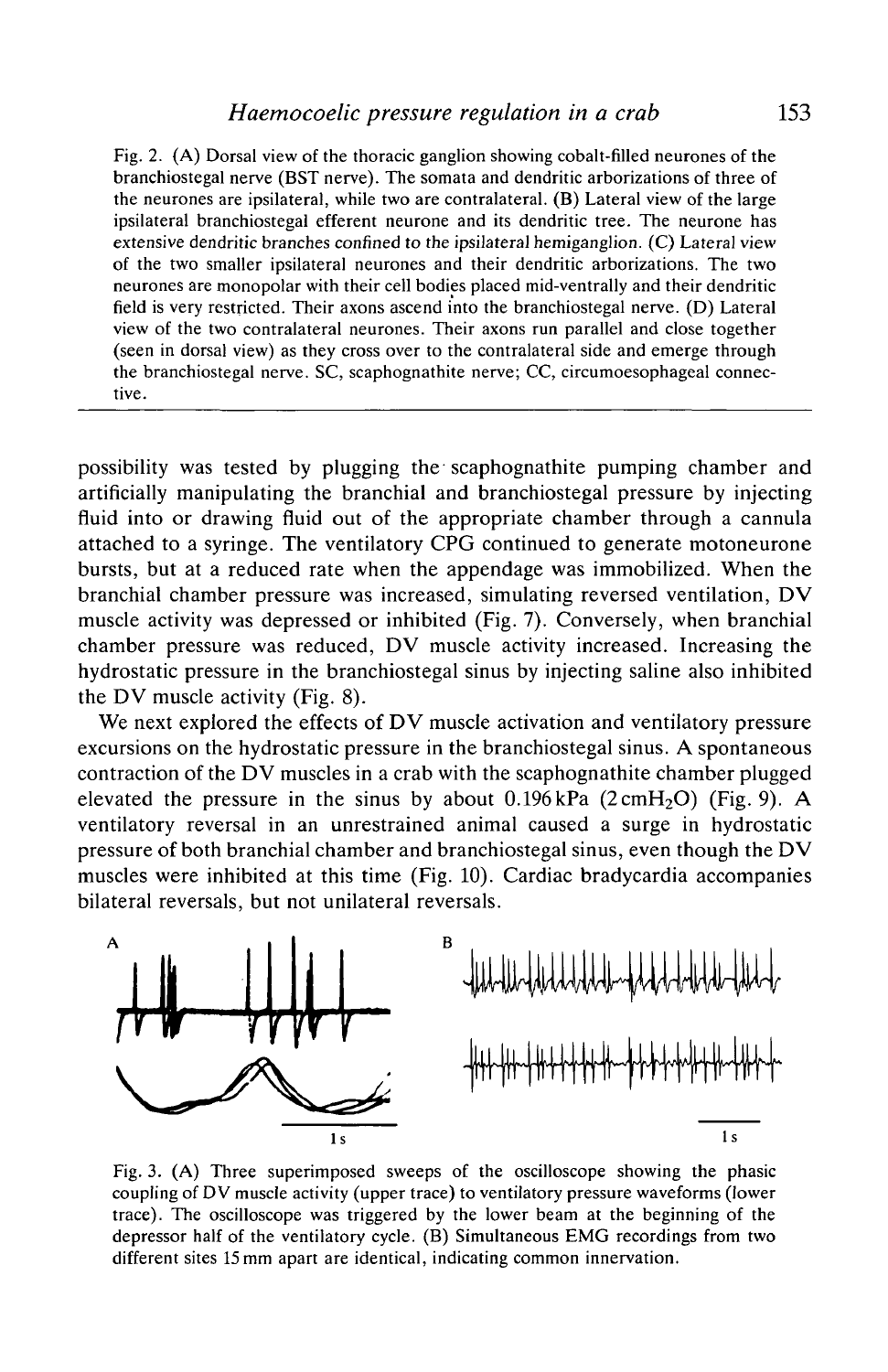

Fig. 5. During a ventilatory pause the DV muscle is tonically active at a depressed rate but, with the onset of forward ventilation, phasic firing resumes. The illustration is a continuous trace. DV, dorsoventral muscle EMG; SC, scaphognathite activity.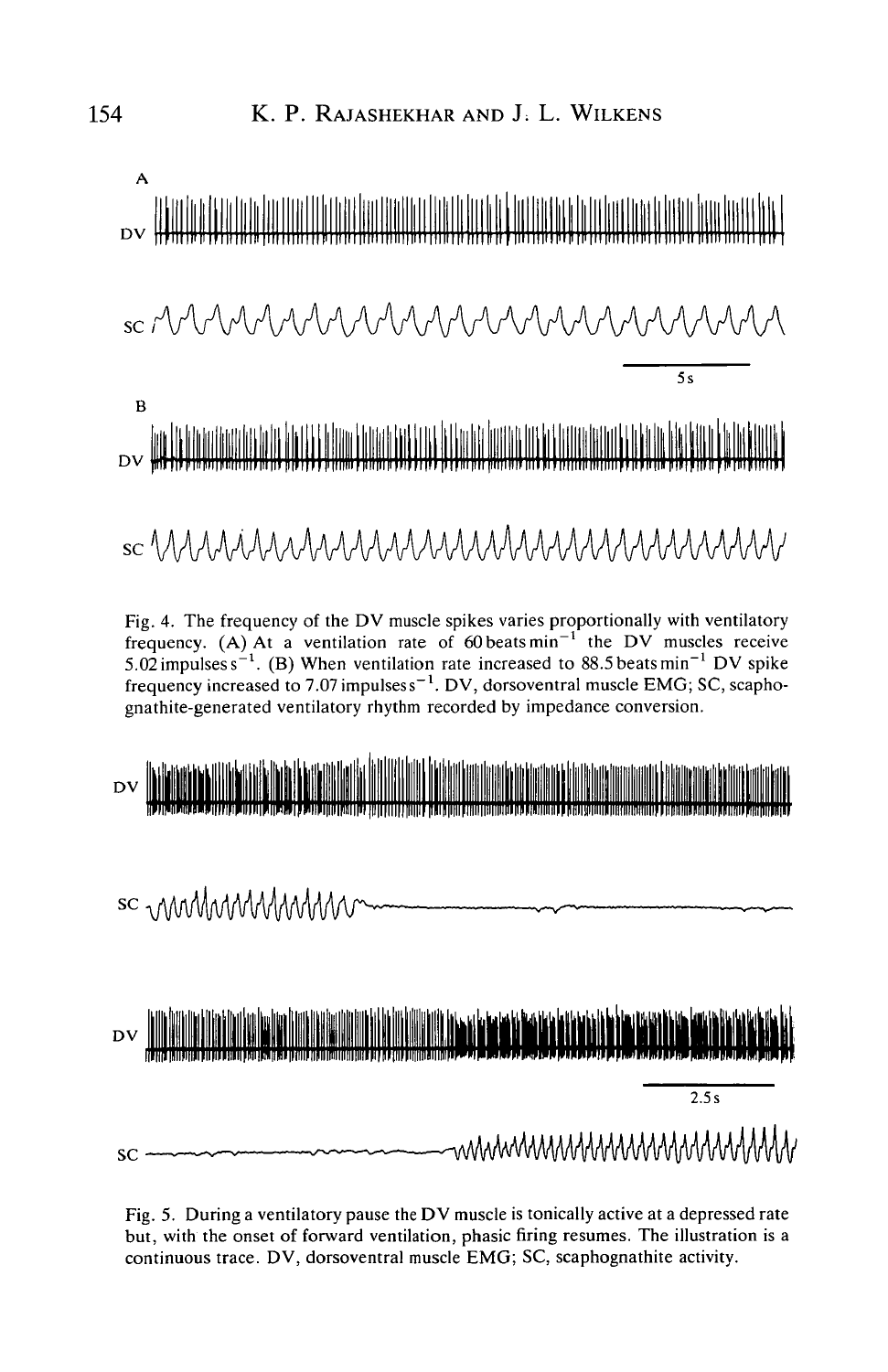# *Electrophysiology of branchiostegal motoneurones*

In surgically reduced preparations we next explored the possibility that coordination of DV muscle activity with the ventilatory rhythm could arise within the central nervous system. The deafferented ventilatory CPGs continued to produce coordinated motoneurone output typical of both forward and reversed



Fig. 6. During reversed ventilatory pumping, the activity of DV muscles (upper trace) is inhibited and this is followed by a post-inhibitory burst. The lower trace indicates branchial chamber pressure; reversed pumping produces positive excursions in hydrostatic pressure  $(0.1 \text{ kPa}=1.02 \text{ cmH}_2\text{O})$ . DV, dorsoventral muscle EMG; SC, branchial chamber pressure recording representing scaphognathite activity.



Fig. 7. (A) Artificially increasing the pressure in the branchial chamber (lower trace) refiexively depresses DV muscle activity, while reducing the pressure activates DV muscles (B). DV, muscle activity; BC, pressure in the branchial chamber  $(0.1 \text{ kPa} = 1.02 \text{ cmH}_2\text{O}).$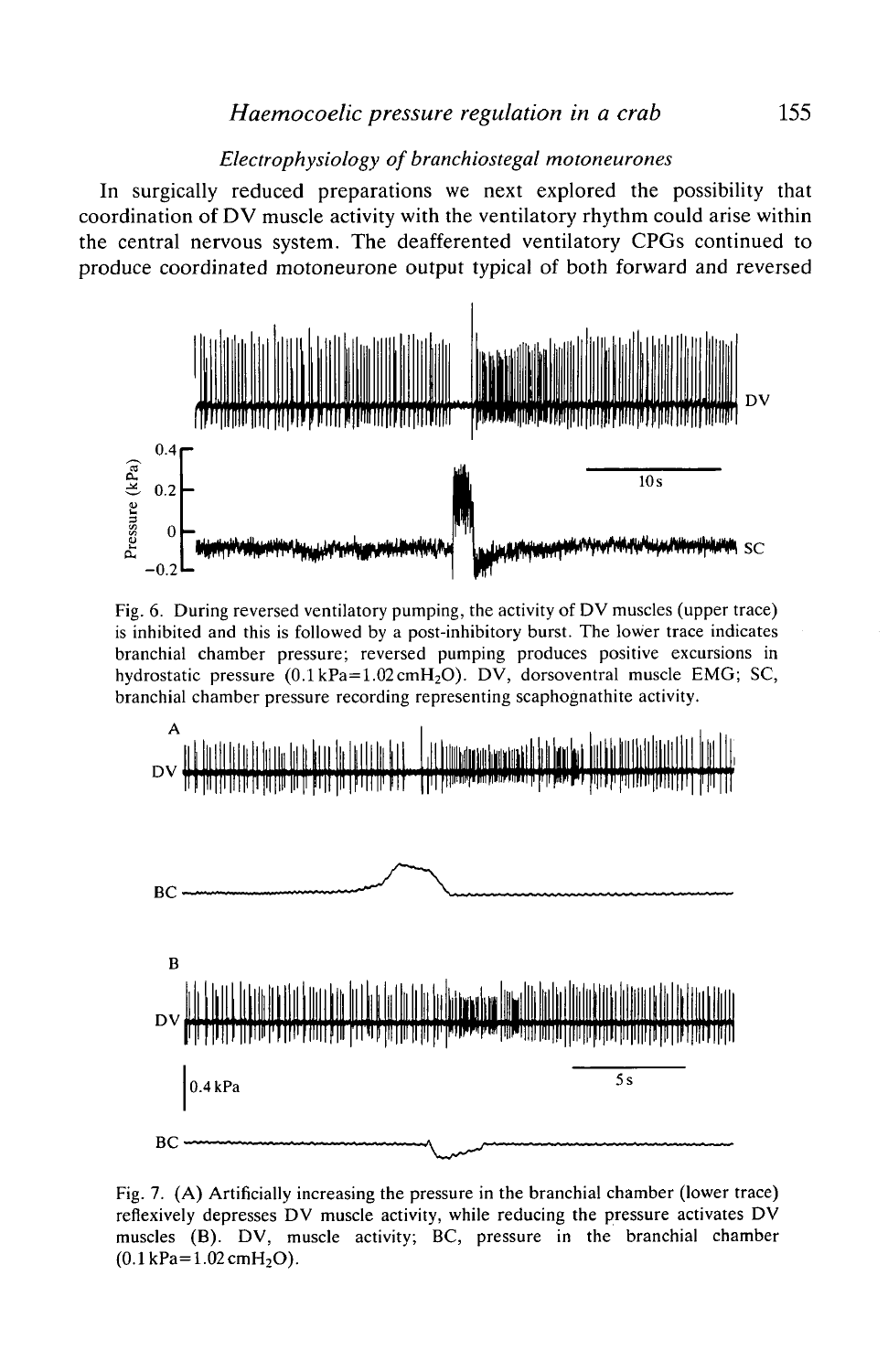

Fig. 8. Increasing the pressure in the branchiostegal sinus by injecting saline reflexively depresses DV muscle activity. The arrowhead indicates time of injection. Variations in the haemocoelic pressure, measured by a second cannula, are coupled with reduced DV muscle activity  $(0.1 \text{ kPa}=1.02 \text{ cmH}_2\text{O})$ .

scaphognathite pumping (Simmers and Bush, 1983b; DiCaprio, 1985). During forward ventilatory bursting the branchiostegal nerve typically contained two active units, one was large in amplitude (BST-mnl) and the other was smaller (BST-mn2). In the example shown in Fig. 11A the activity of BST-mnl was phasic and coupled to levator ventilatory motoneurone bursts; BST-mn2 fired tonically. The activity of BST-mnl corresponded to the activity of the DV muscles. The frequency of firing of BST-mnl was proportional to the ventilatory burst rate (Fig. 11B,C). BST-mnl frequency increased from 5.12 to 5.92Hz (15%) as ventilatory rate increased from 81.6 to 93.6 beats min<sup>-1</sup> (15 %). During a pause in ventilatory motoneurone activity, BST-mnl showed a depressed, tonic firing; it resumed phasic activity with the onset of a ventilatory motor burst (Fig. 12).

During a scaphognathite motoneurone switch to the reversed ventilation pattern BST-mnl was depressed (we assume inhibited), as were DV muscle activity and bursts in another unit (BST-mn3) (Fig. 13A). The inhibition of BSTmnl preceded the scaphognathite motoneurone switch, sometimes by 2-3 ventilatory motoneurone bursts. Intact crabs did not exhibit reversals during



Fig. 9. A spontaneous contraction of DV muscles in a crab with its scaphognathite pumping chamber plugged causes elevation of haemocoelic pressure in the branchiostegal sinus. DV, dorsoventral muscle EMG; BS, pressure in the branchiostegal sinus  $(0.1 \text{ kPa} = 1.02 \text{ cm}H_2O)$ .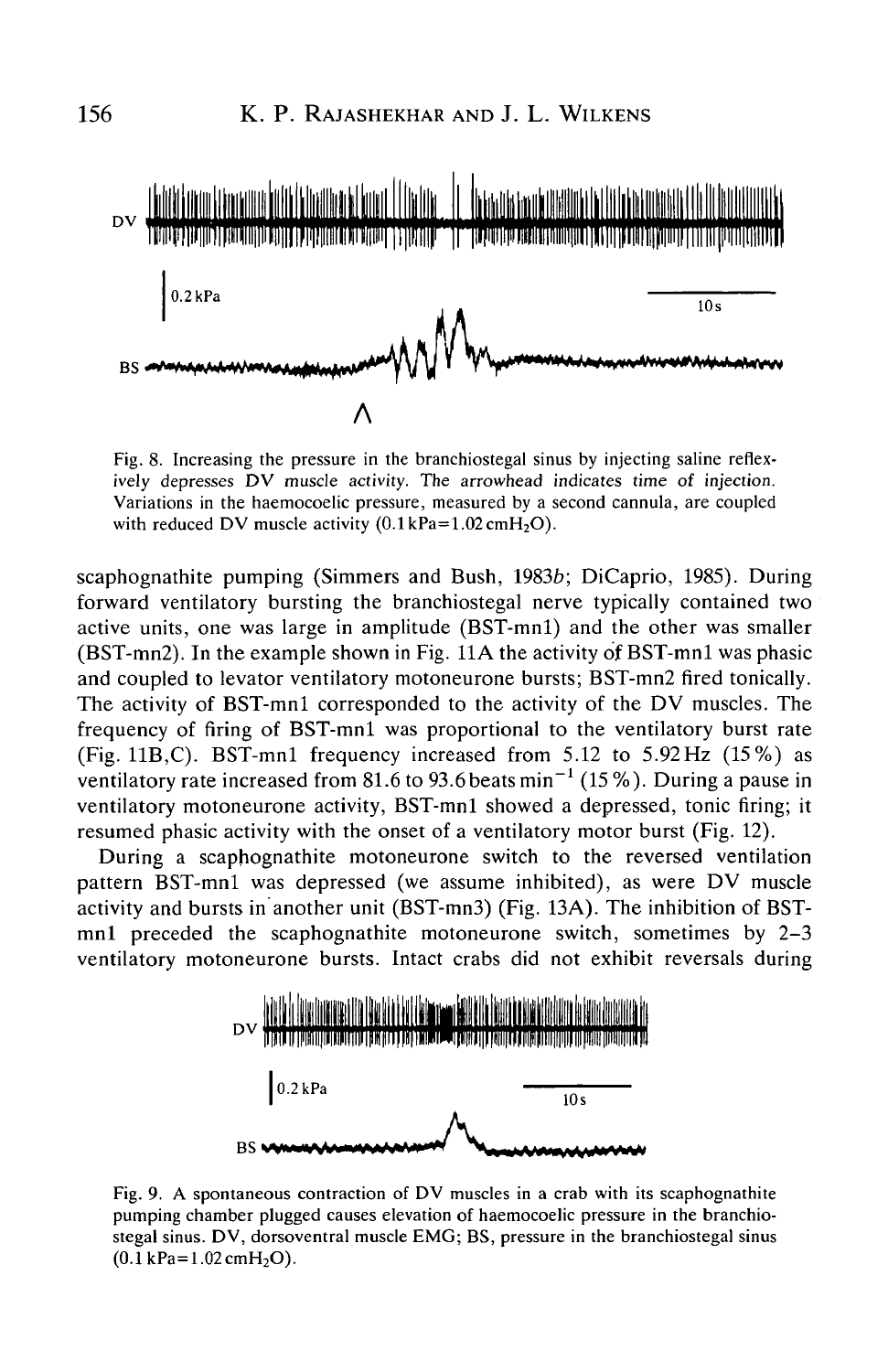

Fig. 10. (A) Branchial pressure during a period of reversal-induced positive pressure. (B) Haemocoelic pressure also increases during reversal. (C) DV muscle activity is inhibited and (D) cardiac responses (recorded by impedance conversion) accompany bilateral, but not unilateral, reversal  $(0.1 \text{ kPa} = 1.02 \text{ cm}H_2\text{O})$ .

ventilatory pauses, but thoracic ganglion preparations did. During such reversals BST-mnl was inhibited and BST-mn3 was activated (Fig. 13B). It was interesting that brushing or pinching the gills produced reversed bursting patterns in ventilatory motoneurones. This reflex resembles the 'cough' reflex in fish (Satchell, 1959). Such 'induced' reversals also elicited reversal-associated responses in the branchiostegal nerve that looked identical to those shown here (data not shown).

#### **Discussion**

# *Role of branchiostegal sinuses in the regulation of haemolymph pressure*

Fluctuations in haemolymph pressure in crabs are primarily produced by cardiac pumping; however, ventilatory pressure changes in the branchial chambers are transmitted to the haemolymph *via* the fragile and voluminous gills (Blatchford, 1971; L. E. Burnett, cited in Taylor, 1982). Any haemolymph displaced from the gills during reversed ventilation must be accommodated elsewhere and the exoskeleton severely constrains this for most of the body. In addition, the gills receive a low-pressure venous haemolymph supply and any increase in branchial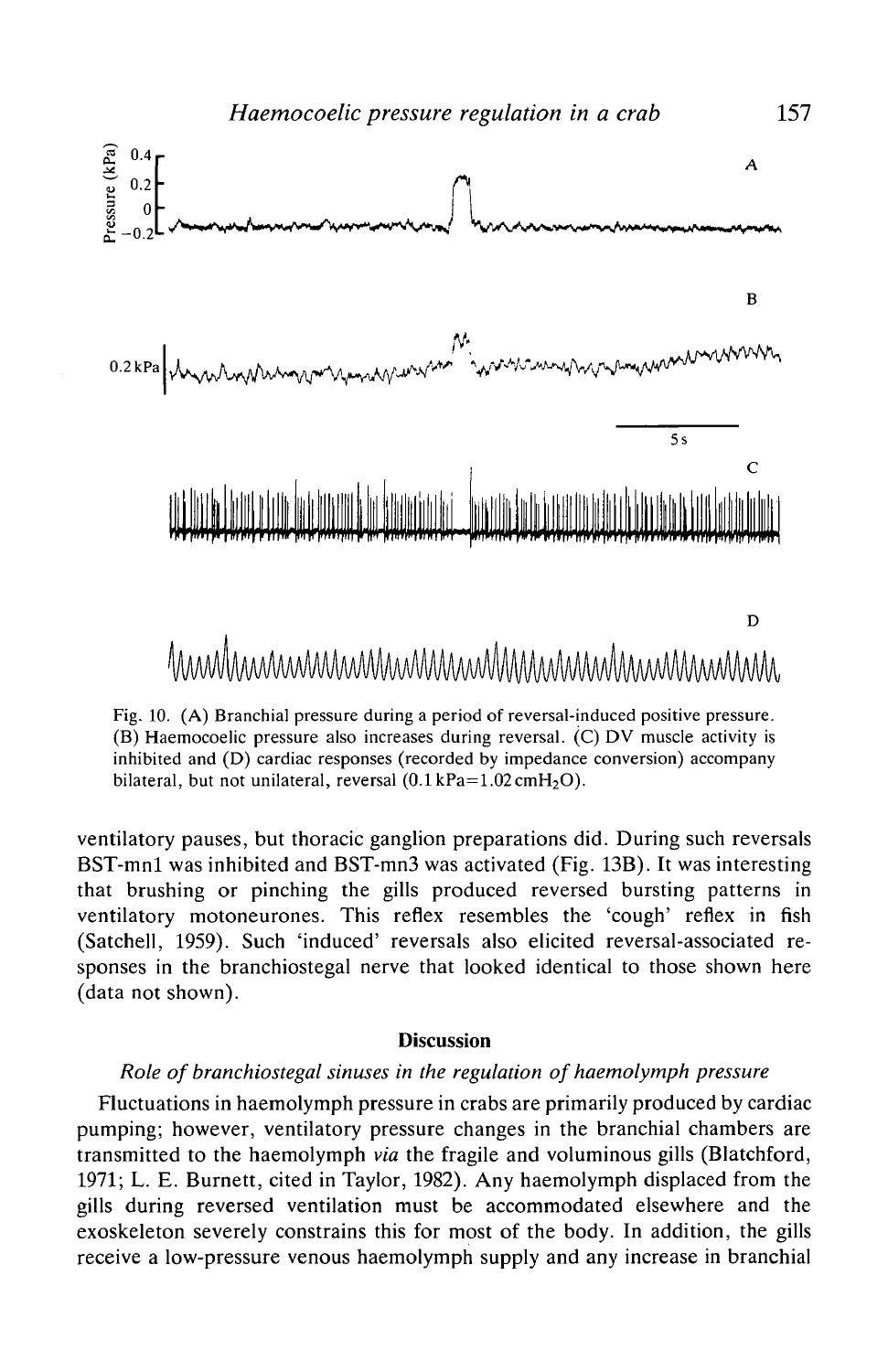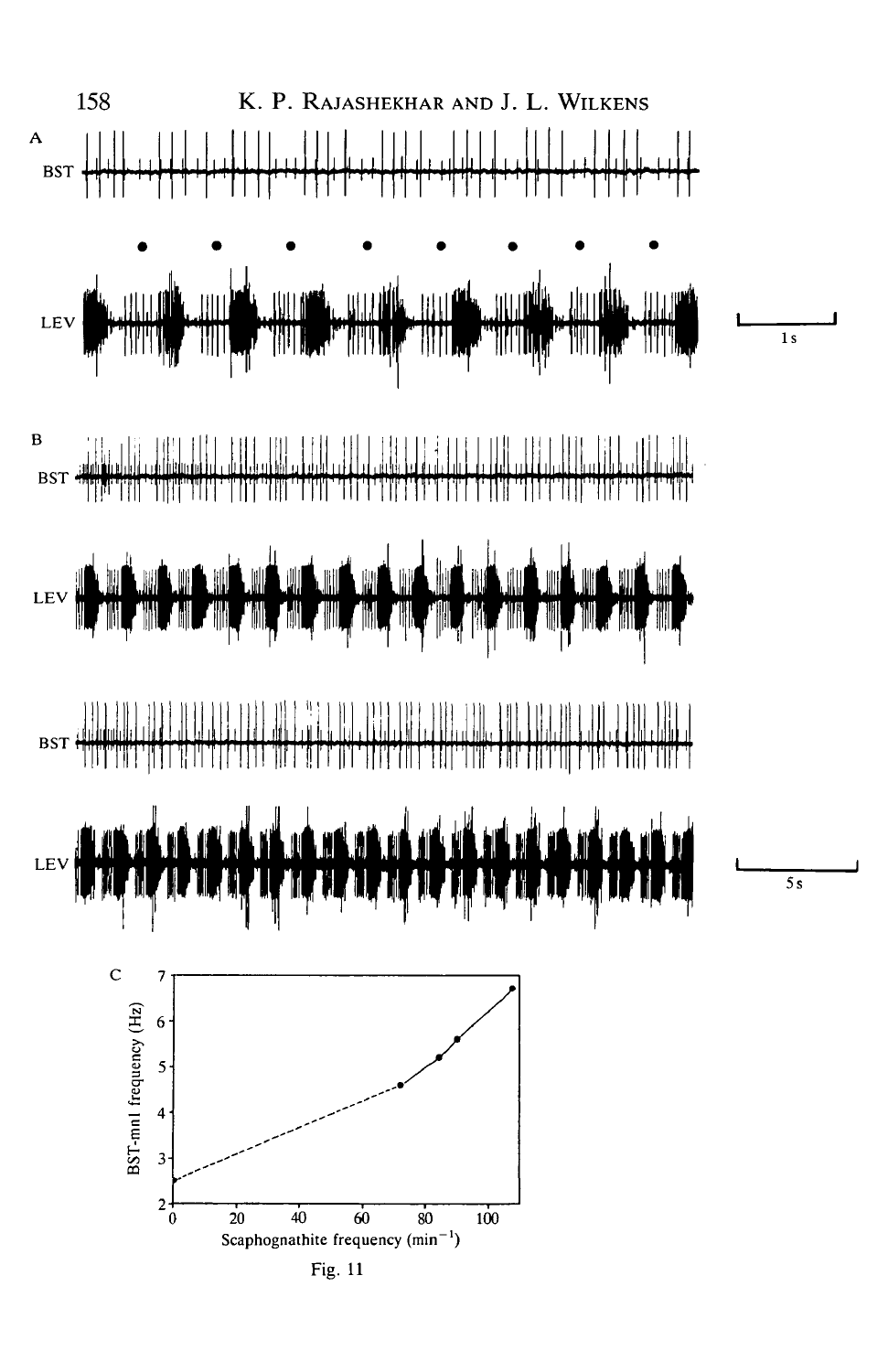Fig. 11. (A) In a semi-isolated thoracic ganglion preparation the activity of a largeamplitude motoneurone (BST-mnl) of the branchiostegal nerve corresponds to DV muscle activity in intact animals. The activity of BST-mnl is coupled to the ventilatory rhythm and  $\bullet$  indicates the silent period that occurs during transition from depression to levation. The small-amplitude neurone (BST-mn2) fires tonically. (B) The frequency of BST-mnl in a thoracic ganglion preparation increases with increasing rates of ventilatory motoneurone bursting, but continues to maintain a phase-coupled pattern. (C) BST-mnl frequency at different frequencies of ventilatory bursts in a thoracic ganglion preparation. BST, branchiostegal nerve; LEV, levator branch of scaphognathite nerve.



Fig. 12. During a ventilatory pause, BST-mnl fires tonically at low frequency (upper trace); it resumes phasic firing with the onset of ventilation. The illustration is a continuous trace. BST, branchiostegal nerve; LEV, levator branch of the ventilatory nerve.

resistance may reduce gill perfusion (see Introduction). If gill perfusion is reduced and shunted during ventilatory reversals an alternative venous return and gas exchange pathway can be predicted. The anterior branchiostegal sinuses of *Carcinus maenas* are compliant venous spaces and would therefore be suited for these gill bypass functions. Indeed, the venous return from the various sinuses can be facultatively switched from the gills to the branchiostegal sinuses in *Holthuisana transversa* as it moves from water to air (Taylor and Greenaway, 1984).

During forward ventilation, when negative branchial pressure would tend to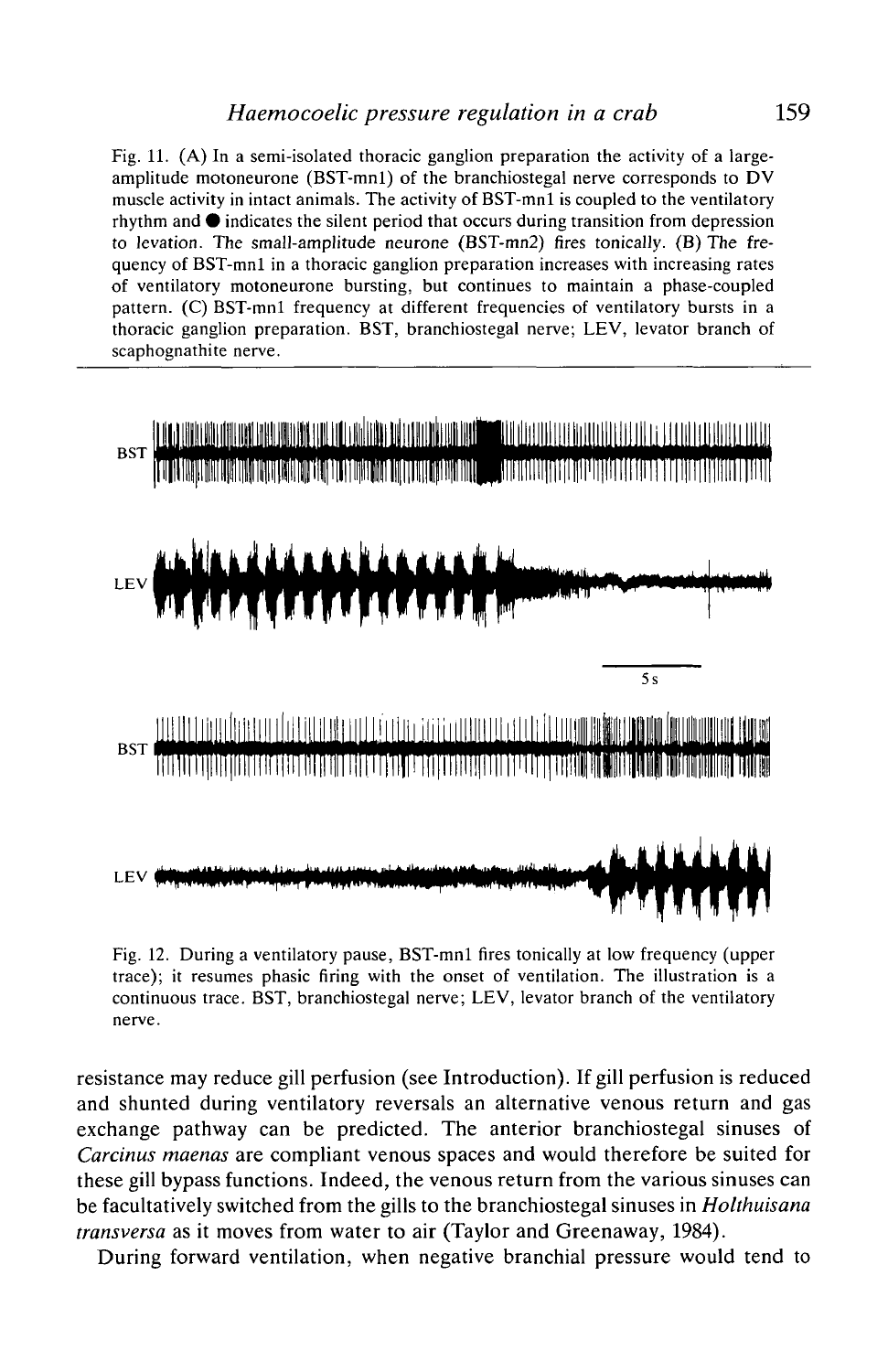

Fig. 13. (A) During a switch of scaphognathite motor neurone activity from the forward to the reversed pattern (bar) BST-mnl is depressed and another motor unit (BST-mn3) bursts. (B) A reversal bout (bar) occurring during a pause is also accompanied by a similar depression of BST-mnl and activation of BST-mn3. BST, branchiostegal nerve; LEV, levator branch of the ventilatory nerve.

cause the gills and branchiostegal sinus to expand, we observed phasic, sometimes tonic, activation of the DV muscles. Contraction of these muscles would prevent the expansion of this sinus. Phasic contractions might also function as an auxiliary pumping mechanism to aid venous return through this pulmonary pathway to the pericardial sinus.

During short bouts of reversed ventilation the pressure in the branchiostegal sinus increased. This could arise either from the positive pressure pulse in the branchial chamber or from the displaced haemolymph from the gills or from both. Relaxation of the DV muscles at this time would allow the branchiostegal sinus to expand to accommodate the additional haemolymph volume expressed from the gills. It can be argued that the branchial sinus is subjected to the same positive pressure as are the gill lamellae. The ratio of sinus volume expansion resulting from DV muscle relaxation to compression from the elevated branchial pressure is not known; however, the sinus is not an empty space but contains the hepatopancreas, and the gonads in females, and would therefore resist compression by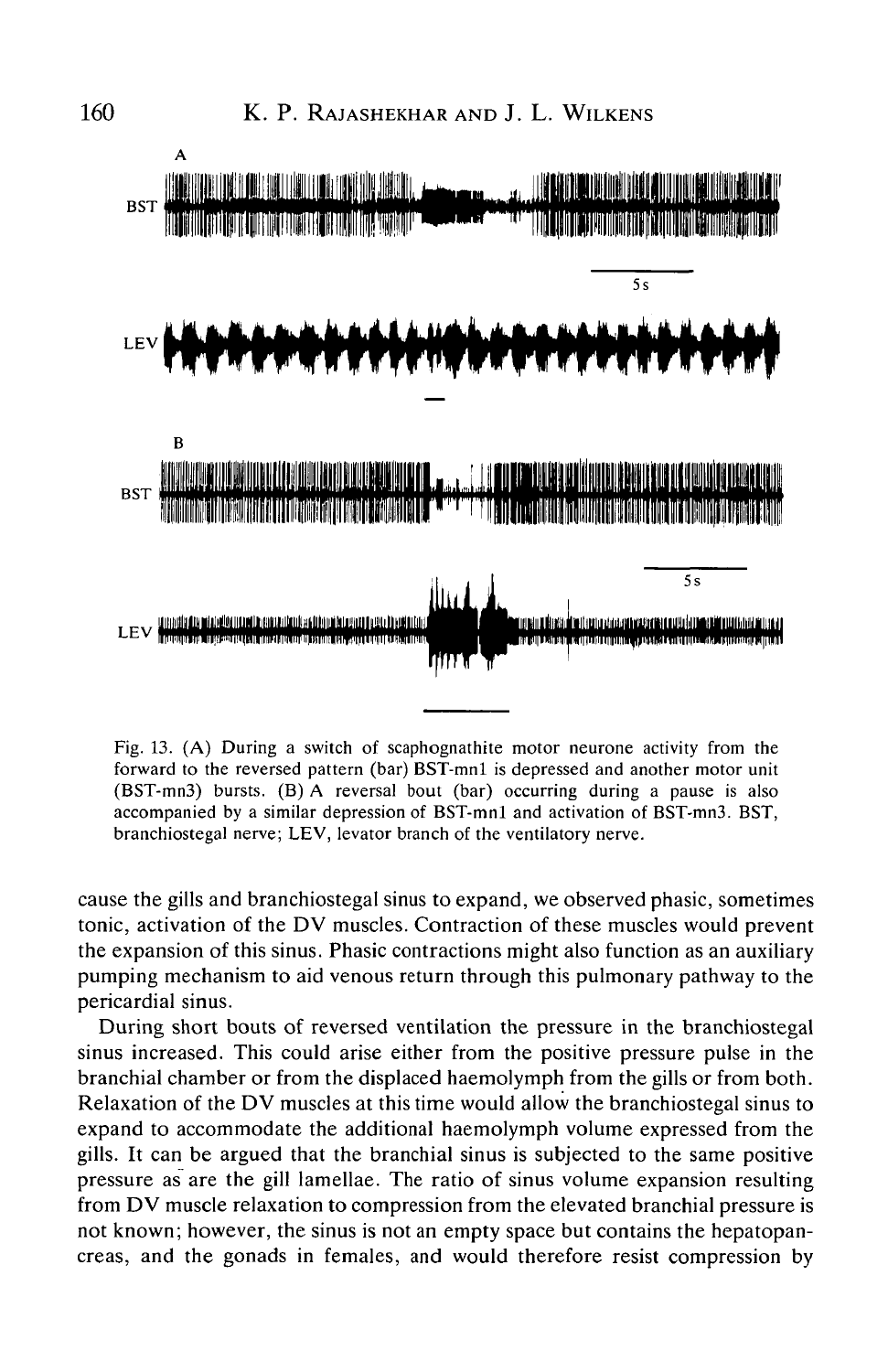

Fig. 14. Schematic diagram of haemolymph flow during reversal (+ indicates positive pressure in the branchial chamber) and during forward ventilation  $(-)$ , when branchial chamber pressure becomes negative. Solid arrows indicate the direction of haemolymph flow and the broken arrow indicates possible resistance to the flow of the haemolymph. EMG recordings from DV muscle and the proposed changes in the branchiostegal sinus are shown on the right. BC, branchial chamber; BS, branchiostegal sinus; H, heart.

branchial pressure. The weight of the gonads and hepatopancreas would also force the membrane down when the DV muscles relax (Pearson, 1908).

Immediately upon return to forward ventilation the post-inhibitory burst of DV muscle activity and consequent contraction should pump the accumulated haemolymph from the sinuses, reduce sinus perfusion and favour the rapid return to predominantly gill perfusion. A schematic illustration of this hypothesis is provided in Fig. 14. It would be interesting to measure DV muscle activity when reversed ventilation is the dominant mode, e.g. in *Corystes cassivelaunus* when buried in mud (Arudpragasm and Naylor, 1966).

# *Coordination of ventilation and dorsoventral muscle activity*

Our data indicate that DV muscle activity is coordinated with the ventilatory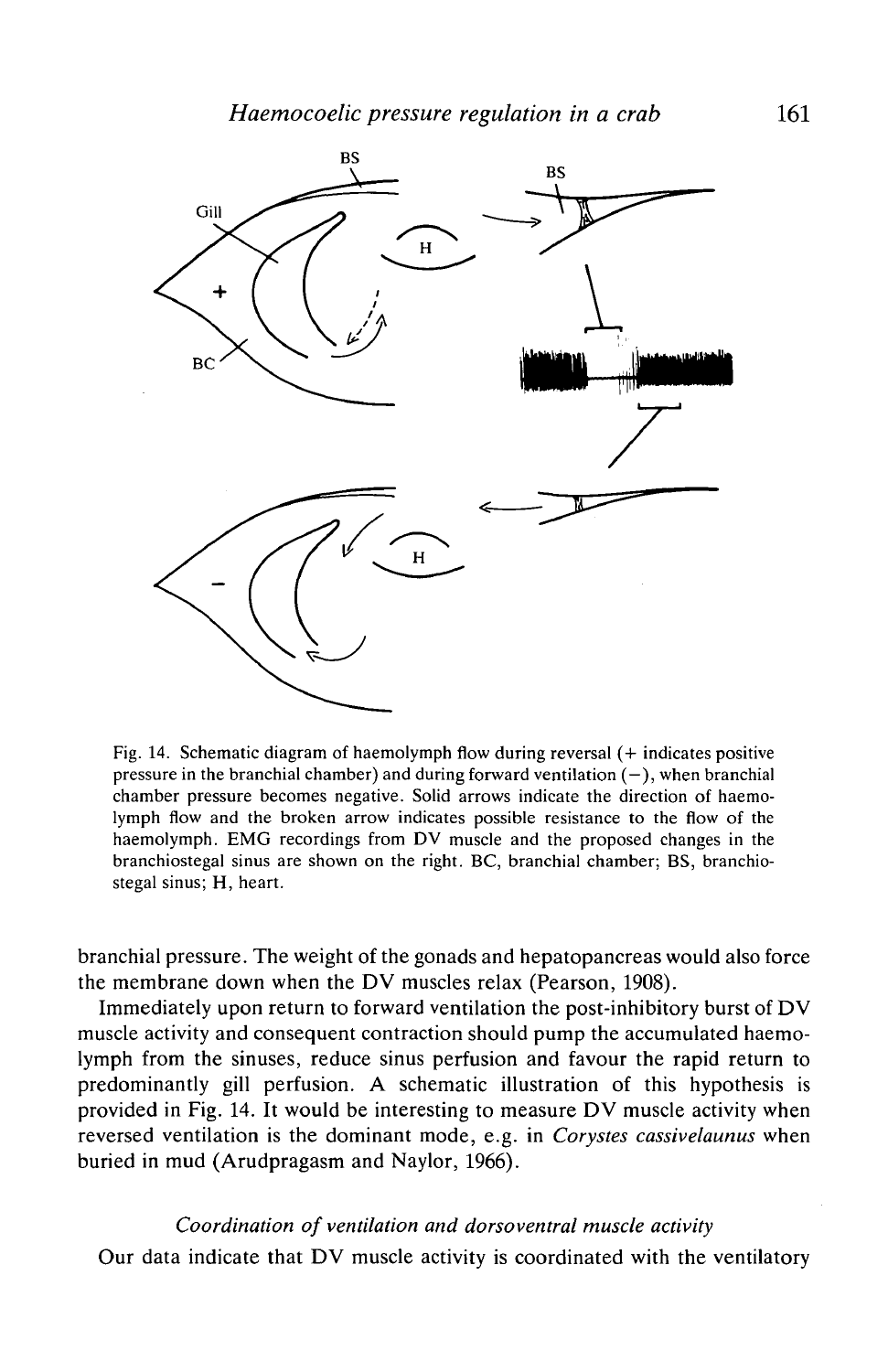rhythm both by reflexive responses to branchiostegal sinus pressure and by synaptic connections existing between the two systems in the thoracic ganglion.

# *Reflex coordination*

Artificial manipulation of the pressure levels in the branchial chamber produces reflex responses in the activity of the DV muscles. These reflex responses of the DV muscles and of BST-mnl during spontaneous or induced increases of branchial chamber pressure or branchiostegal sinus expansion lead us to propose the existence of baroreceptors. These receptors may feed back onto BST-mnl, regulating its activity. The likely site for these receptors is the branchiostegal membrane, which would be stretched during both manipulations. By analogy with the vertebrate baroreceptor reflex (Guyton, 1986), this reflex would serve to dampen or reduce blood pressure fluctuations following stimuli that would otherwise increase it. Similar compensatory mechanisms involving variation in heart rate in response to artificial increases in haemolymph pressure in the land crab *Cardisoma guanhumi* have been reported by Burggren *et al.* (1990). The burst of DV muscle impulses following a naturally occurring reversal may represent post-inhibitory rebound, since it is also observed in deafferented preparations (Fig. 13A.B).

# *Central coordination*

The activity of DV muscles is phase-coupled with ventilatory beats and the rate is proportional to ventilatory frequency. This activity becomes tonic during ventilatory pauses and is inhibited during a ventilatory reversal. Each of these attributes could arise as reflexive responses to scaphognathite-induced branchial pressure waveforms or each could result from central coordination between the two systems.

In semi-isolated deafferented preparations, the phasic coupling of BST-mnl to ventilatory bursts during forward bursting, the covariance in rates (Fig. 11A, B), the tonic firing during pauses in ventilatory bursts (Fig. 12) and the inhibition of BST-mnl and the activation of BST-mn3 only during reversals (Fig. 13) demonstrate central, or hard-wired, coordination. An anatomical basis for this coupling is revealed by visualizing the central projections of the BST motoneurones. The dendritic fields of branchiostegal motoneurones occur in the region occupied by the dendritic arborizations of the ventilatory motoneurones (Simmers and Bush, 1983a) and the ventilatory non-spiking interneurones (DiCaprio, 1989). This is suggestive of interaction of the branchiostegal motoneurones with the ventilatory neuropile.

Electrophysiological recordings of the branchiostegal nerve account for only three of the five neurones filled by cobalt backfilling. The spikes from BST-mnl are larger than the others and may arise from the largest neurone seen in cobalt backfills. The occurrence of contralateral efferent neurones indicates possible bilateral interaction. The possibility exists that the two cobalt-filled neurones not electrically active in reduced preparations may be neurosecretory or sensory in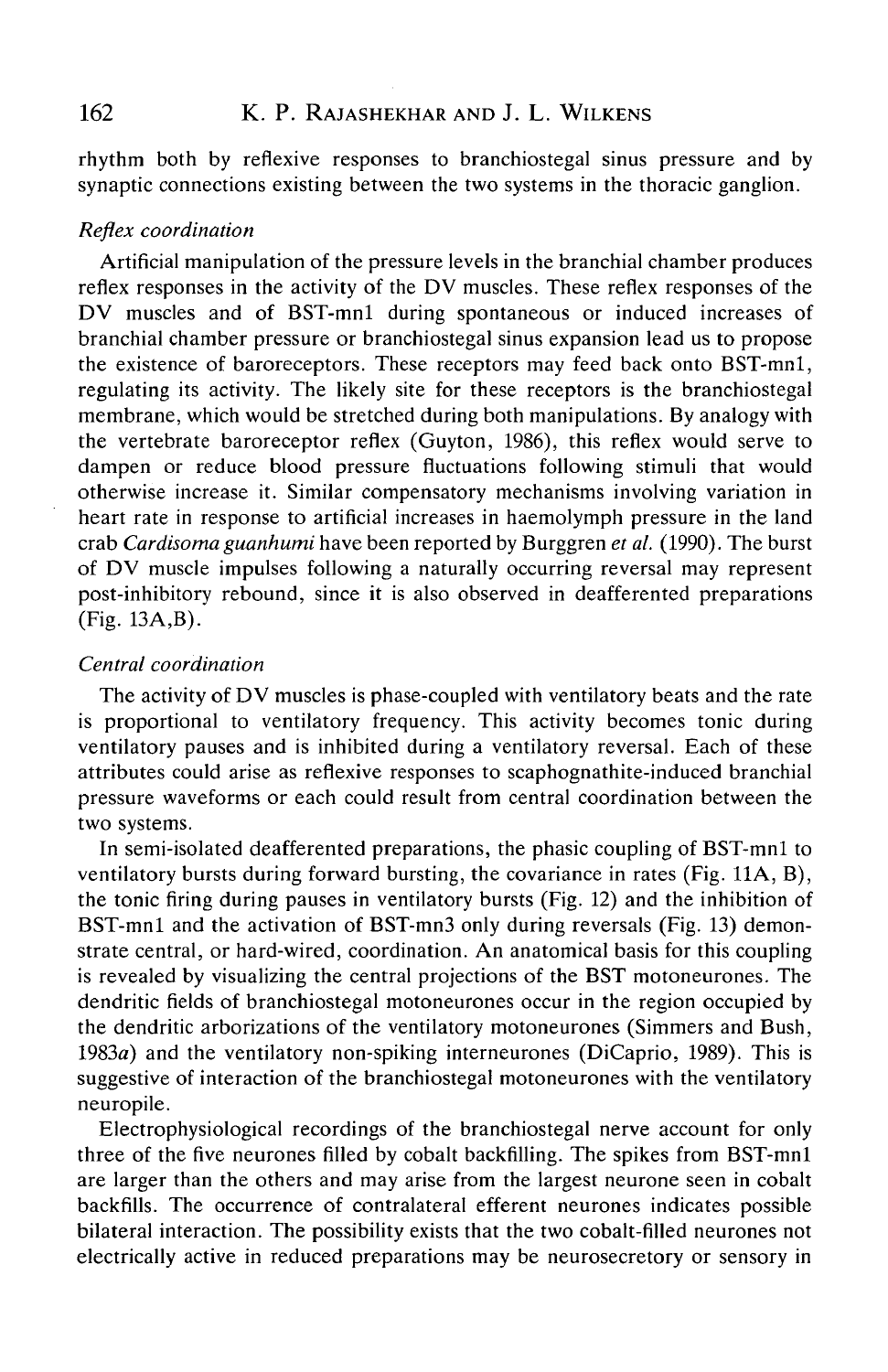nature, as some sensory neurones in crustaceans are known to have large-diameter axons and central somata (Laverack, 1987).

The ventilatory motoneurones are classified into two categories, the 'forward only' and 'reversal only' ventilatory motoneurones (Simmers and Bush, 1983b), because they are active exclusively during forward or reversed modes of ventilatory pumping. BST-mnl corresponds to the forward only and BST-mn3 to the reversal only category of motoneurones, as they are active during forward and reversed modes of ventilation, respectively. The frequency of ventilatory motor bursts is known to be regulated by the frequency-modulating interneurones of the ventilatory CPG (DiCaprio and Fourtner, 1988). It appears that these frequencymodulating interneurones of the ventilatory CPG drive BST-mnl during forward ventilation, since the frequency of BST-mnl co-varies with ventilatory burst frequency. Similarly, the interneurone inducing motor pattern switch during reversal (DiCaprio, 1985; and personal communication) may participate in the BST-mnl and BST-mn3 switch. The inhibition of BST-mnl sometimes precedes ventilatory motoneurone switch by 2-3 ventilatory motor bursts and the inhibition may last longer than the reversal bout. This parallel switch is also seen when bouts of reversed ventilation occur during a ventilatory pause *in vitro* (Fig. 13B). These observations suggest that the interneurones of the ventilatory CPG, rather than the ventilatory motoneurones, influence the branchiostegal motoneurones.

The role of BST-mn3 is unclear. We speculate that it is an inhibitory neurone facilitating relaxation of the DV muscles during the inhibition of BST-mnl associated with reversed ventilation. Attempts to confirm this by intracellular recording from DV muscle fibres while stimulating the branchiostegal nerve have been unsuccessful.

We wish to thank Drs B. R. McMahon and S. Morris for helpful discussions. This work was supported by a grant from the Natural Science and Engineering Research Council, Canada, to JLW.

#### **References**

- ARUDPRAGASAM, K. D. AND NAYLOR, E. (1966). Patterns of gill ventilation in some decapod Crustacea. J. zool. Soc., Lond. 150, 401-411.
- BACON, J. P. AND ALTMAN, J. S. (1977). A silver intensification method for cobalt-filled neurones in wholemount preparations. *Brain Res*. 138, 359–363.
- ВLATCHFORD, J. G. (1971). Haemodynamics of *Carcinus maenas* (L.). *Comp. Biochem. Physiol.* **39**A, 193–202.
- BURGGREN, W., PINDER, A., MCMAHON, B., DOYLE, M. AND WHEATLY, M. (1990). Heart rate and hemolymph pressure response to hemolymph volume changes in the land crab *Cardisoma*
- BURGGREN, W., PINDER, A., MCMAHON, B., WHEATLY, M. AND DOYLE, M. (1985). Ventilation,<br>*circulation and their interactions in the land crab, Cardisoma guanhumi. J. exp. Biol.* 117, circulation and their interactions in the land crab, *Cardisoma guanhumi. J. exp. Biol.* **117,** 133-154. DIAZ, H. AND RODRIGUEZ, G. (1977). The branchial chamber in terrestrial crabs: a comparative
- study. *Biol. Bull. mar. biol. Lab., Woods Hole* **153,** 485-504. DICAPRIO, R. A. (1985). Neural correlates of reversed ventilation in the shore crab. *Am. Zool.*
- 25, 52A.